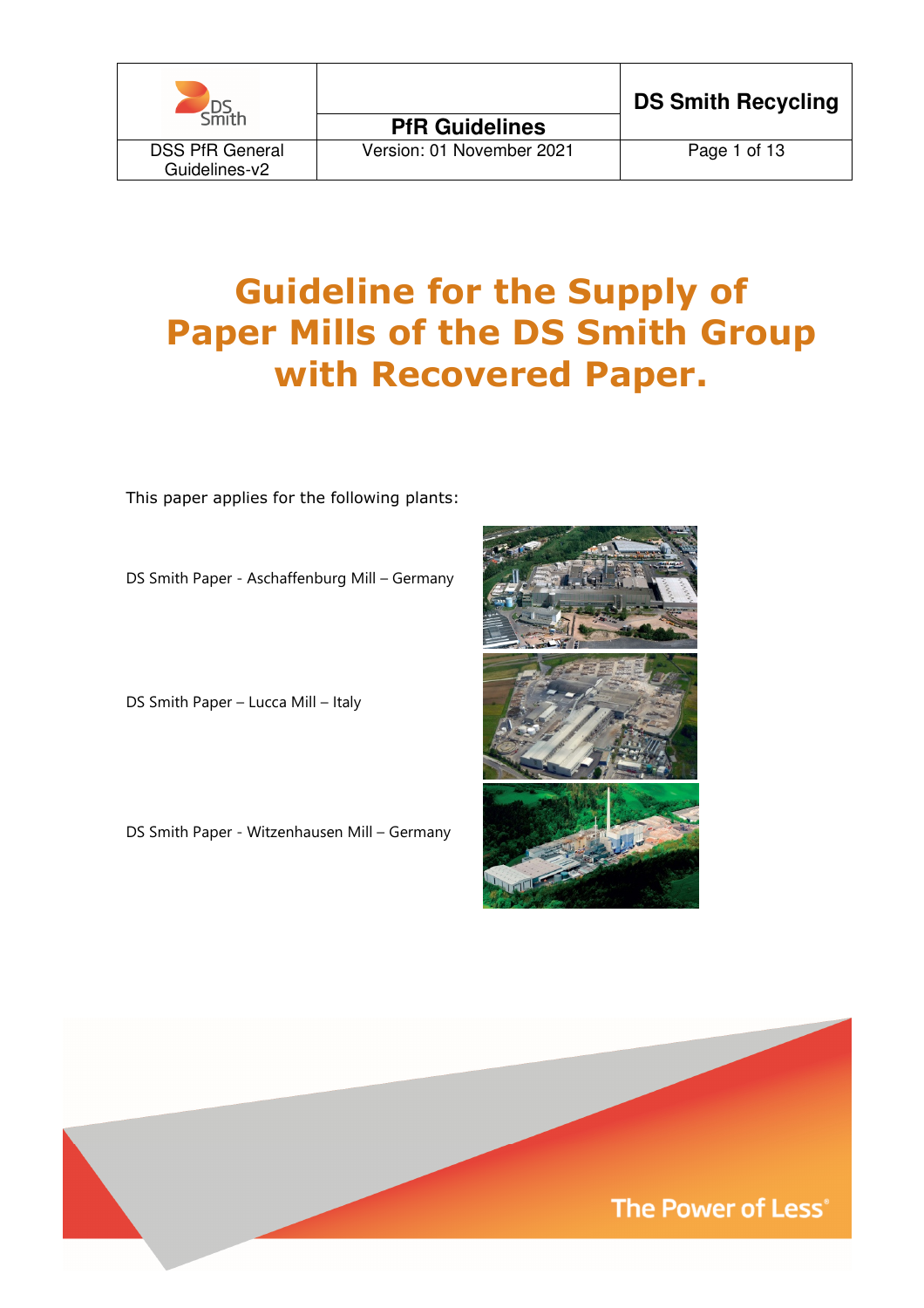| $\sim$ mith          |                           | <b>DS Smith Recycling</b> |
|----------------------|---------------------------|---------------------------|
|                      | <b>PfR Guidelines</b>     |                           |
| DSS PfR G General EN | Version: 13 February 2015 | Page 4 of 13              |

# **Contents**

| 1)           |                                                                     |
|--------------|---------------------------------------------------------------------|
| a)           |                                                                     |
|              |                                                                     |
|              | Paper, paperboard and cardboard types not suitable for recycling: 5 |
| b)           |                                                                     |
| $\mathsf{C}$ |                                                                     |
| d)           |                                                                     |
| e)           |                                                                     |
| 2)           |                                                                     |
| a)           |                                                                     |
| b)           |                                                                     |
| c)           |                                                                     |
| d)           |                                                                     |
| 3)           |                                                                     |
| a)           |                                                                     |
| b)           |                                                                     |
| c)           |                                                                     |
| d)           |                                                                     |
| e)           |                                                                     |
| $f$ )        |                                                                     |
| 4)           |                                                                     |
| a)           |                                                                     |
| b)           |                                                                     |
| 5)           |                                                                     |
| 6)           |                                                                     |
| a)           |                                                                     |
| b)           |                                                                     |
| b)           |                                                                     |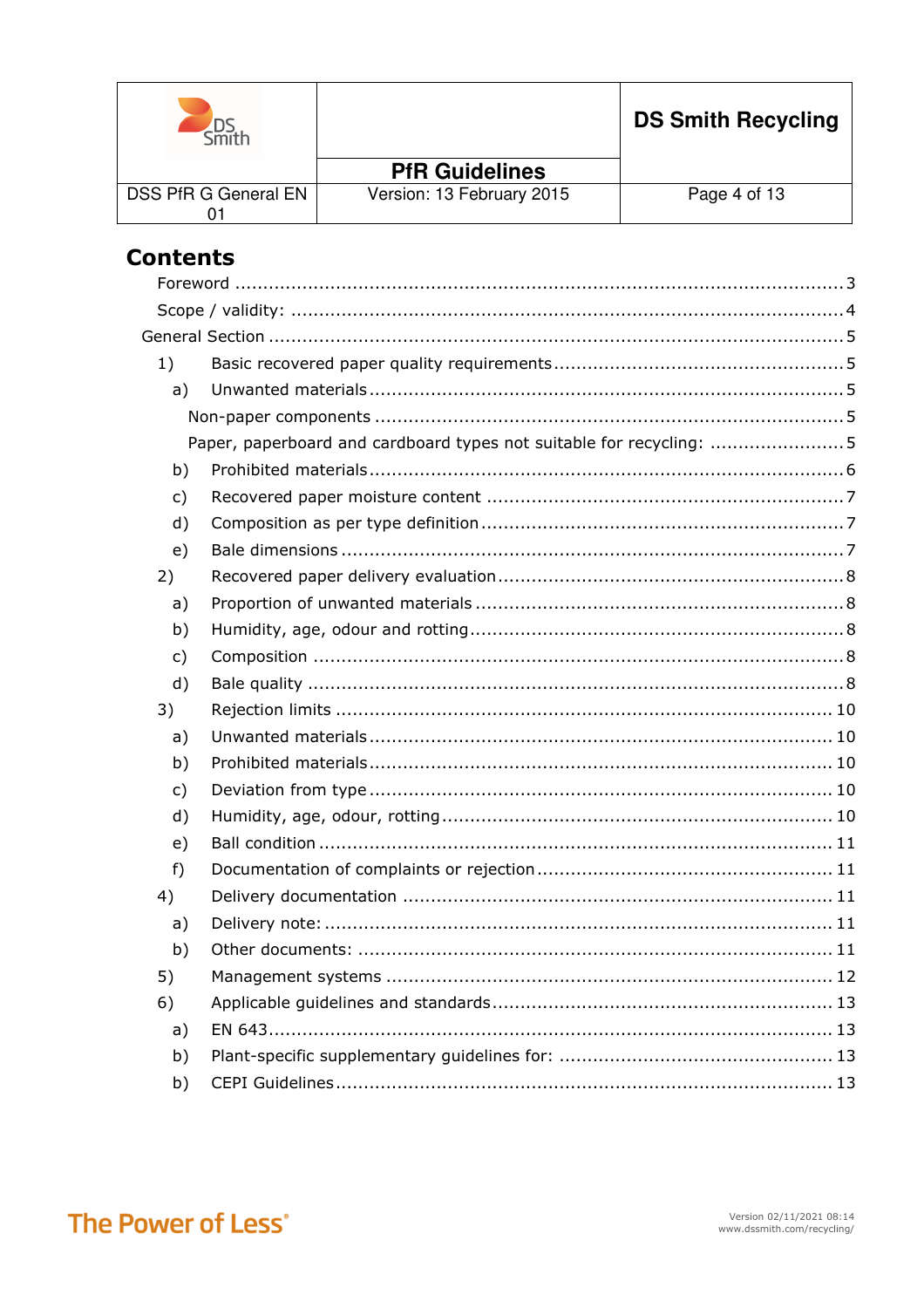|                      |                           | <b>DS Smith Recycling</b> |
|----------------------|---------------------------|---------------------------|
|                      | <b>PfR Guidelines</b>     |                           |
| DSS PfR G General EN | Version: 13 February 2015 | Page 4 of 13              |

### Foreword

DS Smith is one of the leading suppliers of corrugated cardboard and plastics in Europe. The Group is divided into the following divisions: Plastics, Paper, Packaging and Recycling.

At DS Smith, recovered paper is an important raw material for the production of packaging for our customers. The segment contributes decisively to our vision of becoming the leading

# **Closed Loop Recycling**



#### provider

of recycled packaging in Europe and forms an important component in the realisation of our "closed loop" concept. Due to increasing environmental awareness throughout the supply chain and the resulting increase in demand for recycled products, our closed-loop recycling model is a key differentiator for our customers in the consumer goods industry and trade and commerce sectors, who are faced with ever growing environmental obligations.

Thanks to the Plastics, Paper, Packaging and Recycling divisions, we can keep the full cycle of recycling our products in-house, which we also advertise as "Box to Box in 14 days".

As part of the Group, DS Smith Recycling is responsible for the central supply of paper mills with the raw material recovered paper (PfR - Paper for recycling).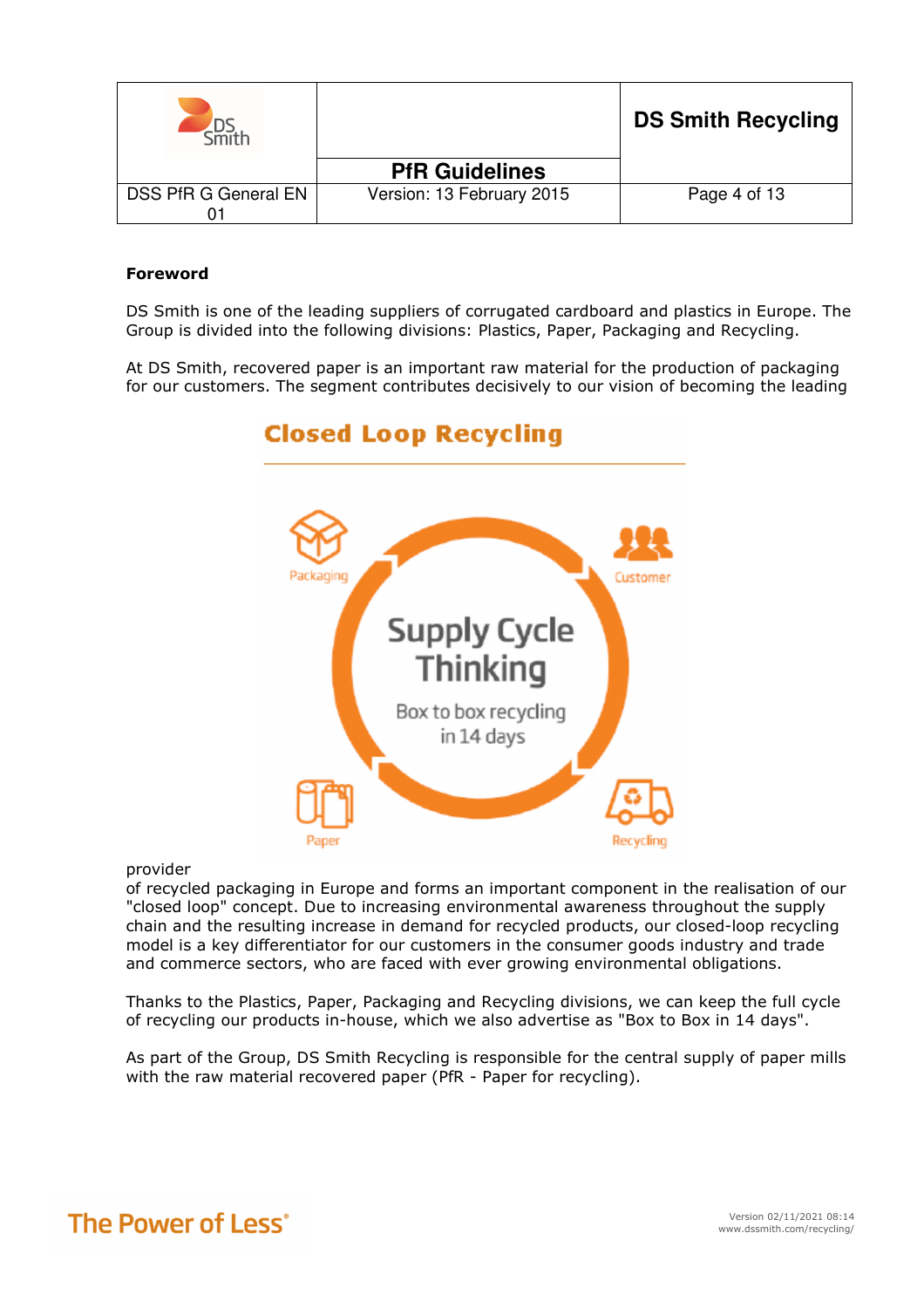|                      |                           | <b>DS Smith Recycling</b> |
|----------------------|---------------------------|---------------------------|
|                      | <b>PfR Guidelines</b>     |                           |
| DSS PfR G General EN | Version: 13 February 2015 | Page 4 of 13              |

For reasons of efficiency, DS Smith Recycling is also offering this service to third party recovered paper processors not associated with DS Smith, who are making use of this input material.

The procurement of recovered paper is devised to ensure supply security, as well as optimal control of origin and quality. As a general quality standard, the "list of European standard types and their qualities" (EN 643) always applies in its current version.

The present guideline aims to establish a general framework of conditions for recovered paper delivered to the participating European recovered paper processing mills of our company. These primarily include:

- Aschaffenburg Mill Germany
- Lucca Mill Italy
- Witzenhausen Mill Germany

In the medium term, the present paper is set to become the standard for all DS Smith Containerboard Mills.

Due to the variety of cultural and geographical differences in the individual DS Smith plants, this guideline is divided into a general section, as well as plant-specific valid sections that are available as other related, separate documents.

DS Smith Recycling is a pan-European organisation. Please refer to the plant-specific section for the relevant, competent organisation.

#### Scope / validity:

Smith Recycling.

This document is a guideline for supplying the above-mentioned paper mills, jointly applicable with the respective plant-specific supplementary guideline. This document and the jointly applicable documents and plant-specific supplements are valid in their respective, current version. The current, valid version is to be requested from DS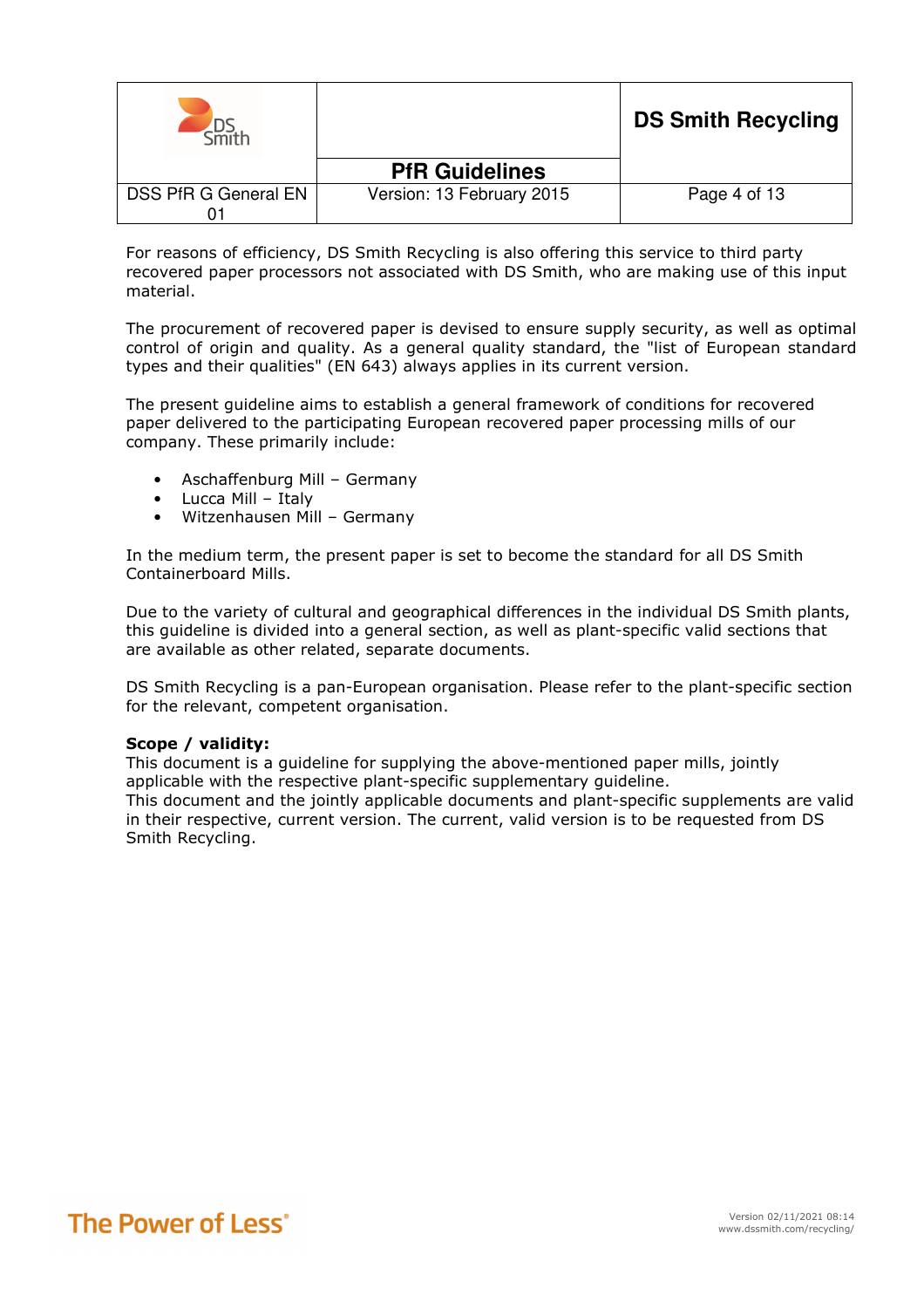|                      |                           | <b>DS Smith Recycling</b> |
|----------------------|---------------------------|---------------------------|
|                      | <b>PfR Guidelines</b>     |                           |
| DSS PfR G General EN | Version: 13 February 2015 | Page 4 of 13              |

# General Section

#### 1) Basic recovered paper quality requirements

Our requirements for recovered paper are based on the latest versions of the European standard EN 643 (European list of standard grades of recovered paper), under observation of currently valid standards and guidelines (see item 6)

# a) Unwanted materials

Recovered paper should always be delivered free of unwanted substances. Such materials are unsuitable for the production of paper, cardboard and paperboard. In detail:

#### Non-paper components

Non-paper components are any foreign materials in recovered paper, which do not form part of the product and can be separated beforehand:

- Metals
- Plastics
- Glass
- Textiles
- Wood, wood products
- Sand, building materials and garden waste
- Synthetic materials and papers

#### Paper, paperboard and cardboard types not suitable for recycling:

DS Smith also rejects any paper, paperboard and cardboard that has been processed and/or treated in such a manner as to render them unsuitable for normal or standard treatment plant as a raw material for the manufacture of paper, paperboard and cardboard, or the excessive presence of such materials, which may render the entire recovered paper delivery unusable.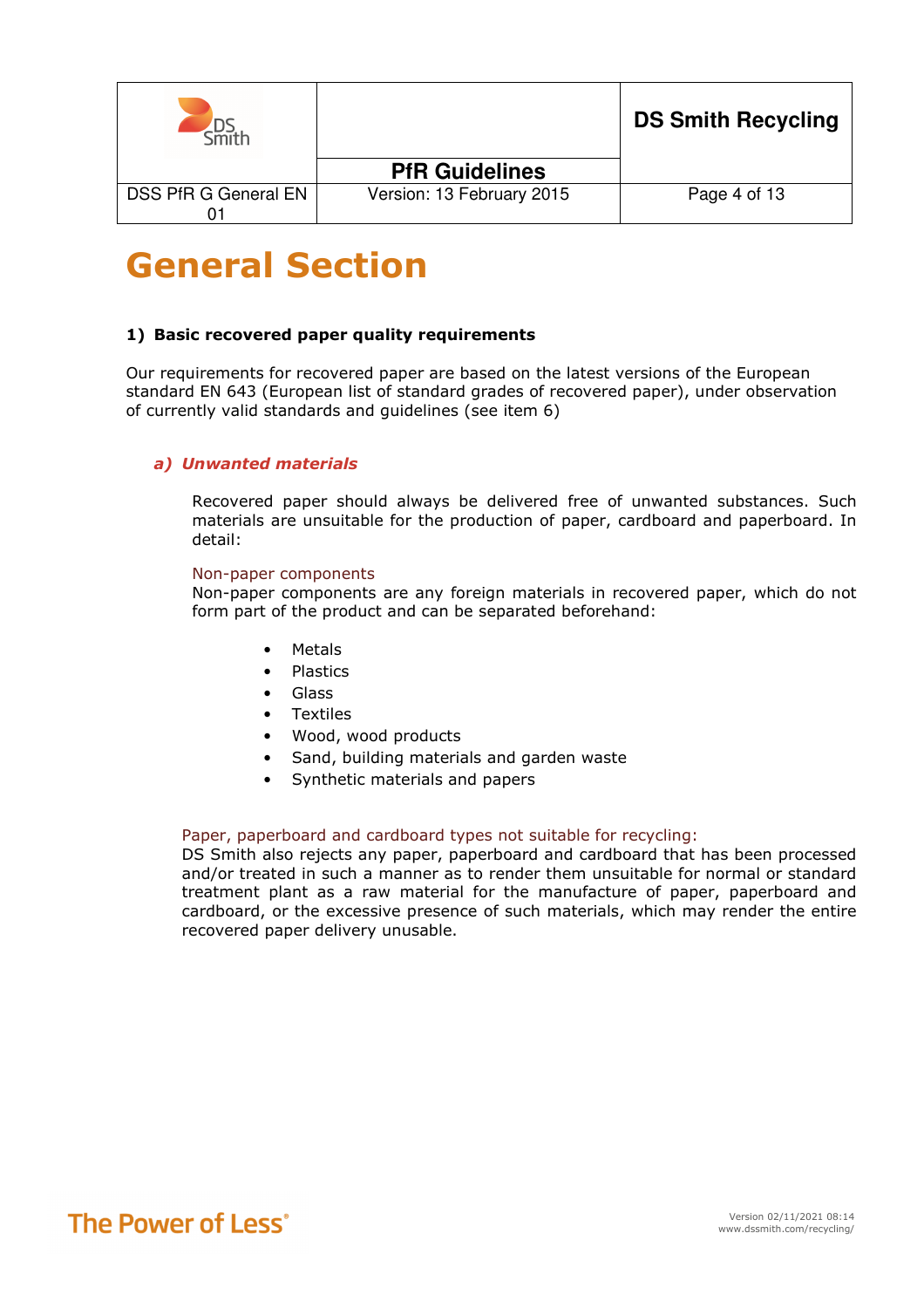|                      |                           | <b>DS Smith Recycling</b> |
|----------------------|---------------------------|---------------------------|
|                      | <b>PfR Guidelines</b>     |                           |
| DSS PfR G General EN | Version: 13 February 2015 | Page 4 of 13              |

The most common examples in the area of paper and cardboard are:

- Recovered paper from multicomponent or mixed supply with any degree of mixing with other groups
- Liquid packaging for juices, milk and wine, etc.
- Coatings (extrusion coatings, eg PE coating; lamination; metallisations, e.g. aluminum laminates)
- "Wet-strength" recovered paper characteristics (e.g. bottle labels, posters or silicone paper)
- Recovered paper contaminated with wax or tar
- Paper bags with inlays
- Hard-core sleeves
- Wallpaper and decorative papers
- Cover materials, such as paper sheets for covering furniture during renovation and repainting works
- Carbonless/heat transfer papers
- Paper contaminated with PCB from archives of libraries, offices, etc.
- Edge protection
- Molded pulp cardboard
- Thermal print/carbonless paper (NCR)
- Burnt paper

# b) Prohibited materials

All materials that are in any way hazardous to health, safety and the environment, such as:

- Medical waste/hospital waste
- Other hazardous waste
- Used hygiene products
- Organic, biological waste (incl. foodstuffs)
- Bitumen
- Toxic waste
- Materials with pests and mould

Any other substances, as well as anything that may cause damage to production equipment or trigger production problems, as well as substances that are excluded due to legal regulations.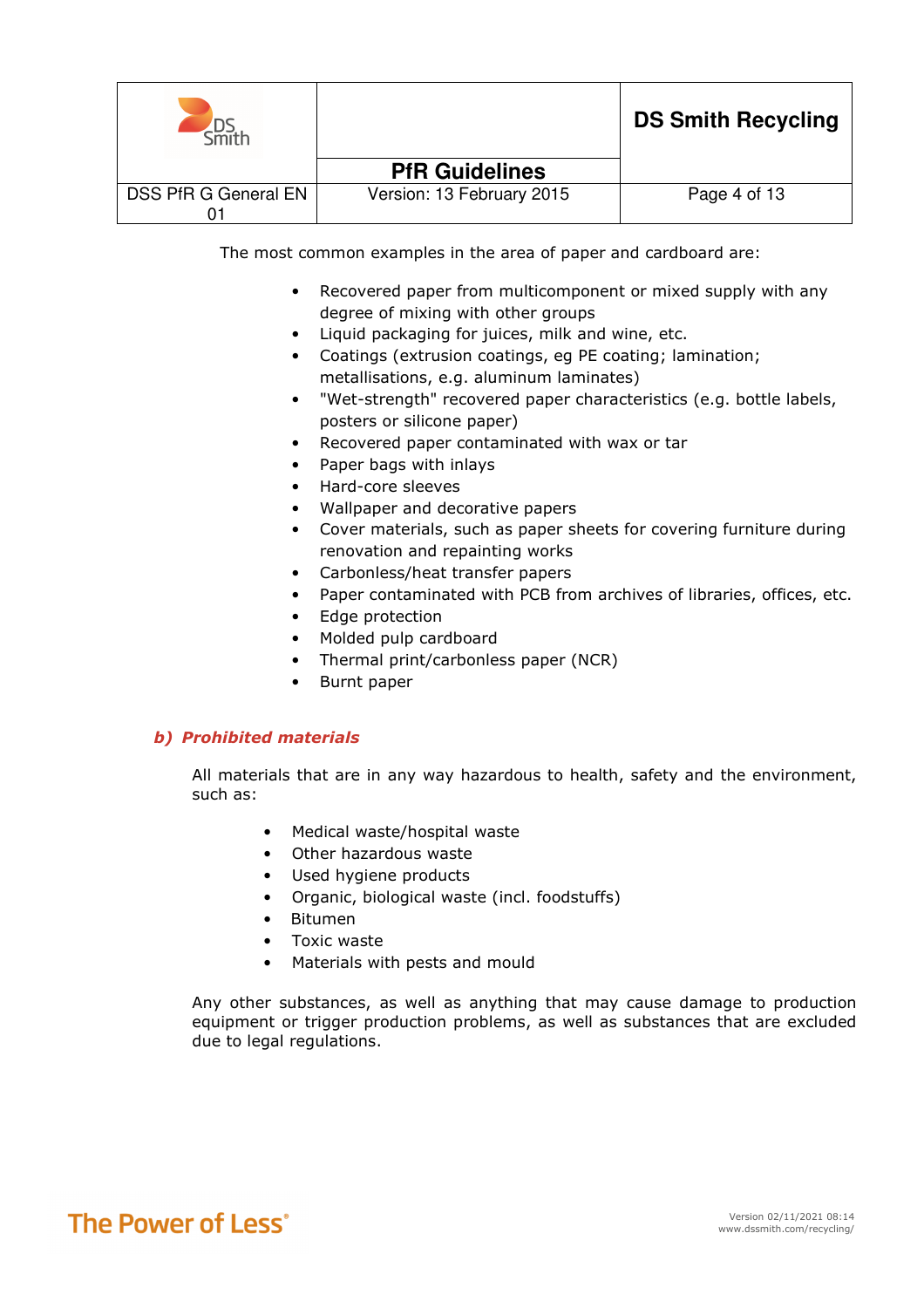|                      |                           | <b>DS Smith Recycling</b> |
|----------------------|---------------------------|---------------------------|
|                      | <b>PfR Guidelines</b>     |                           |
| DSS PfR G General EN | Version: 13 February 2015 | Page 4 of 13              |

#### c) Recovered paper moisture content

DS Smith accepts a maximum average moisture content of 10% of the total load (air-dry mass).

#### d) Composition as per type definition

The delivery must match the type ordered. This is governed by the type definition as per EN 643, and any separate agreements.

#### e) Bale dimensions

To ensure some extent of traceability of the recovered paper bales that are delivered, we recommend bale labelling (CEPI / FEAD / ERPA or customer-specific code) to be carried out by the supplier. In this regard, we support the system of the European waste management and paper industry. For more information, see http://www.recoveredpaper-id.eu/.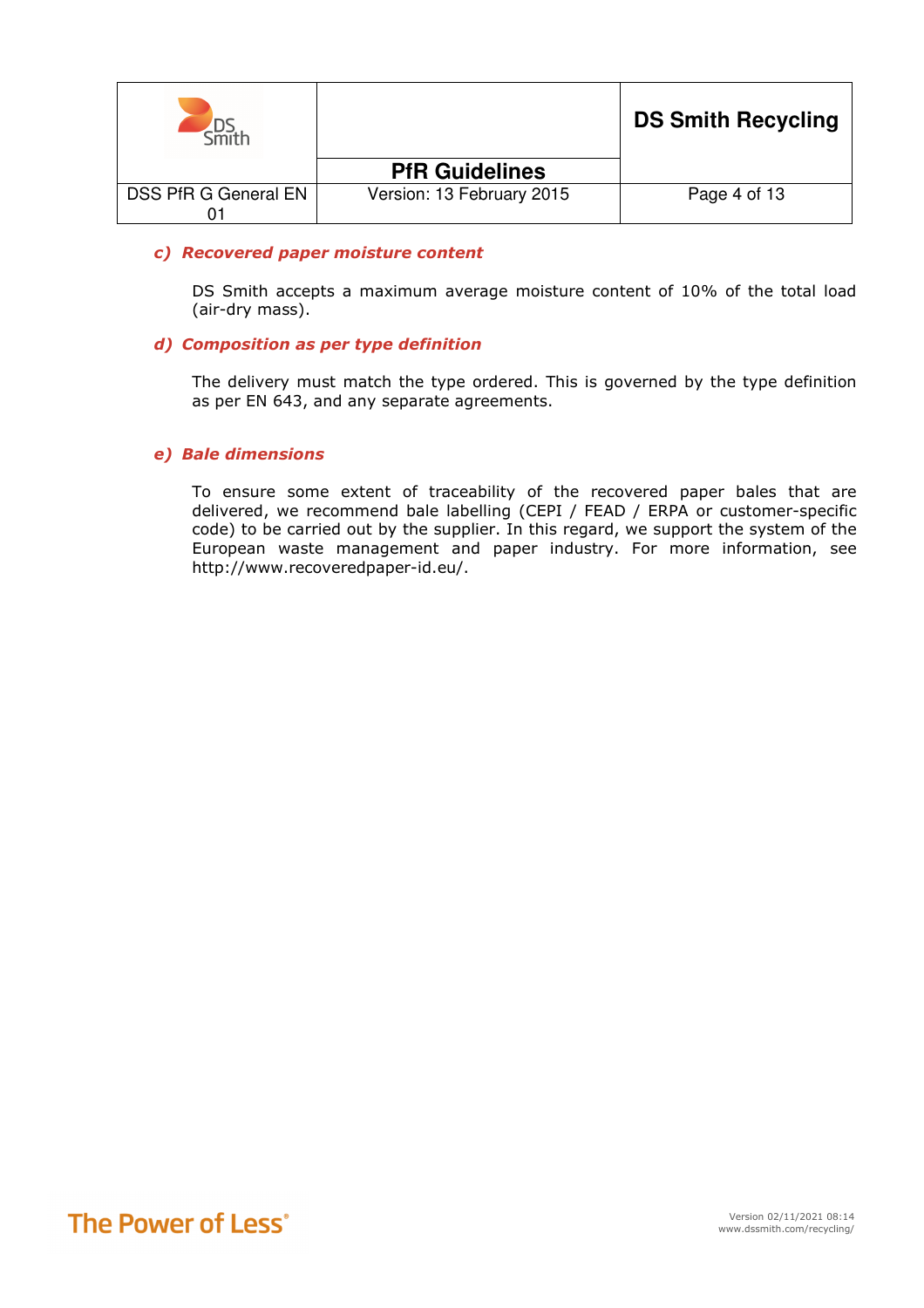|                      |                           | <b>DS Smith Recycling</b> |
|----------------------|---------------------------|---------------------------|
|                      | <b>PfR Guidelines</b>     |                           |
| DSS PfR G General EN | Version: 13 February 2015 | Page 4 of 13              |

#### 2) Recovered paper delivery evaluation

#### a) Proportion of unwanted materials

All paper types are graded by quality according to EN 643. Limits and recovered paper types used are outlined in the plant-specific section.

#### b) Humidity, age, odour and rotting

The measurements of the moisture are performed by way of a suitable measuring device (eg. EMCO AP 500).

Age, smell, rot and possible heat generation are determined in a visual and sensory manner by the incoming goods inspection.

The moisture content is determined by a minimum of 10 measurements at different locations distributed across the entire load. The measured data is recorded and made available.

Moisture ingredients that are in breach of the tolerance range defined under c) above are deducted from the total weight of the load.

#### c) Composition

The paper types are visually checked for composition in accordance with EN 643 and any separate agreements, and graded accordingly.

#### d) Bale quality

The bale condition must permit safe and cost-efficient handling, transport and storage. We require rectangular and well-compacted bales.

The following requirements for bale quality are the optimal conditions for DS Smith Paper Mills, and apply as target values for all suppliers:

- Density must not fall below a mass of 500 kg/m<sup>3</sup>; weight should be at least 400 kg/bale.
- The wiring of the bales should consist of at least 4, preferably 5 parallel (noncrossing!) wires at regular intervals to ensure solid bales.
- To avoid injury to people and objects, the wire ends should not stick out.
- Generally speaking, ties using flat metal strips, galvanised wire or plastic straps are not permissible, unless expressly agreed otherwise.
- Deliveries of bales that were not compacted using a classic horizontal baler must be agreed in advance on a per-case basis.
- Bales compacted in balers using discs are generally not permissible (eg Bale Tainer). Such bales do not meet our stability specifications.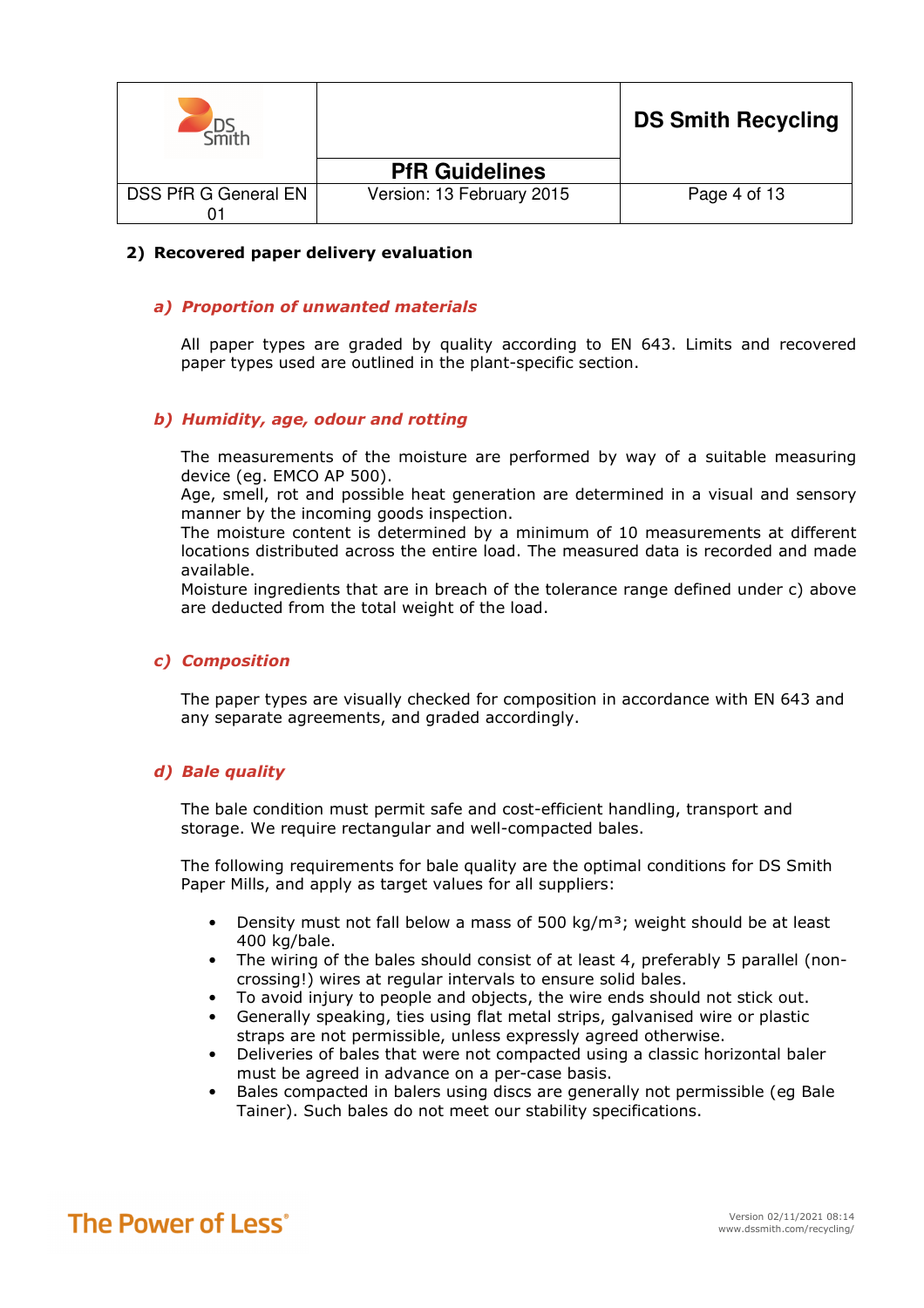|                      |                           | <b>DS Smith Recycling</b> |
|----------------------|---------------------------|---------------------------|
|                      | <b>PfR Guidelines</b>     |                           |
| DSS PfR G General EN | Version: 13 February 2015 | Page 4 of 13              |

The minimum and maximum dimensions of the bales are contained in the respective plant-specific part

The bales in a load should be as uniform as possible, and stacked evenly on the bed of the truck, so as to avoid delays in unloading.

A clearance of 15 cm must assured between the upper edge of the load and the lower edge of the tarpaulins/roof arch.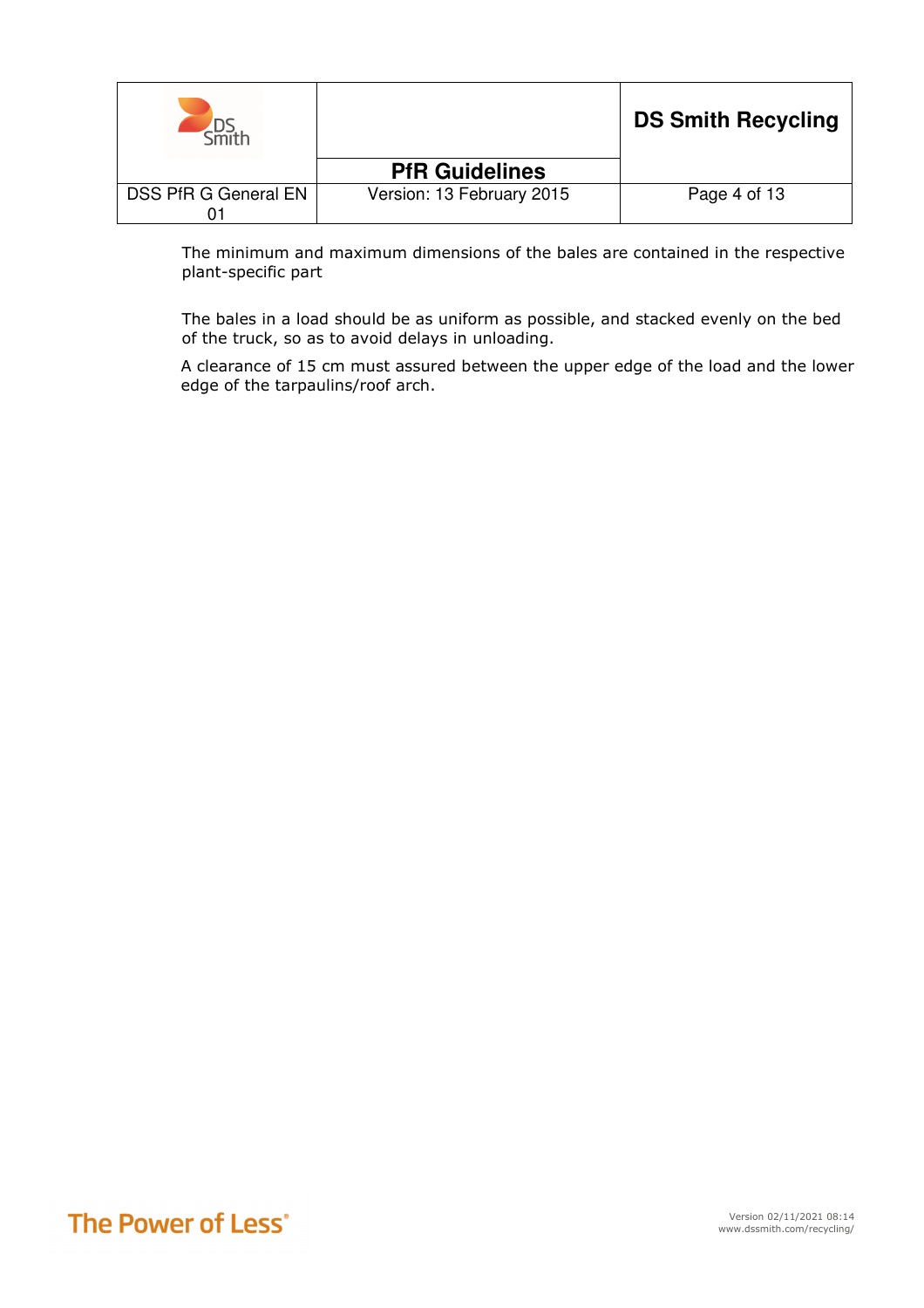|                      |                           | <b>DS Smith Recycling</b> |
|----------------------|---------------------------|---------------------------|
|                      | <b>PfR Guidelines</b>     |                           |
| DSS PfR G General EN | Version: 13 February 2015 | Page 4 of 13              |

#### 3) Rejection limits

The delivery will be accepted once compliance with the above requirements and criteria has been established.

Rejections are issued in the case of

#### a) Unwanted materials

Deliveries with an excessive proportion of unwanted materials (EN643).

#### b) Prohibited materials

Deliveries containing even minute components of illegal materials cited above  $(1)b)$ .1)b)

The presence of hazardous components in recovered paper supplies to DS Smith plants result in an extended rejection process for the delivery, including joint inspection of the delivery with the supplier. DS Smith Recycling will strive to trace the origin of such materials to the source company, and undertake all necessary steps.

This seemingly strict rule is intended to protect our suppliers, our employees, as well as the end users of DS Smith products.

#### c) Deviation from type

Deliveries, where the delivered type does not match the quality stated on the delivery note.

Alternatively, the delivery may be regraded to the corresponding type in its entirety in consultation with the supplier, unless there are other reasons not to process the load.

Partial changes of the type for a delivery are not permissible.

# d) Humidity, age, odour, rotting

Deliveries with specific abnormalities and/or exceeding the agreed limits. These include mould and/or atypical odours.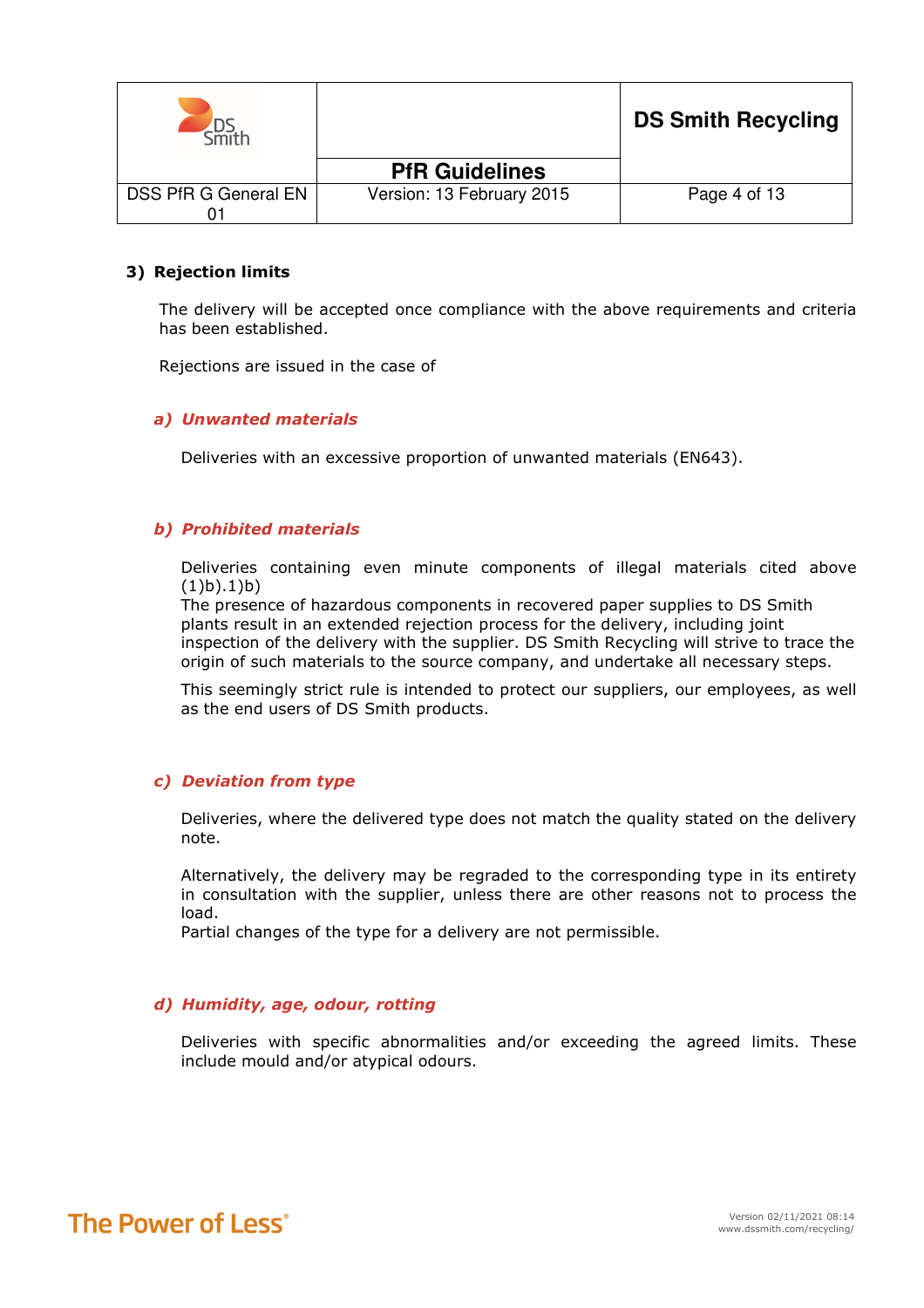|                      |                           | <b>DS Smith Recycling</b> |
|----------------------|---------------------------|---------------------------|
|                      | <b>PfR Guidelines</b>     |                           |
| DSS PfR G General EN | Version: 13 February 2015 | Page 4 of 13              |

### e) Ball condition

Health and safety are primary aspects of our corporate governance. If the bale condition is considered unacceptable by the unloading staff in light of a primary visual inspection, the delivery is rejected to ensure safety in unloading and storage.

#### f) Documentation of complaints or rejection

- Complaint report
- Moisture measurement data
- Digital images to clarify the complaint, where appropriate

#### 4) Delivery documentation

#### a) Delivery note:

A delivery note with the following information is required for deliveries to DS Smith plants:

- Name of supplier
- DSSR order number
- Date of delivery and, if necessary, delivery time window
- Type description in accordance with EN 643
- Number of bales
- Vehicle registration number (trailer/tractor)

#### b) Other documents:

For cross-border traffic, the following documents must be carried and completed onsite:

- Annex VII
- CMR document

Furthermore, all local regulations and laws regarding the documentation must be taken into account.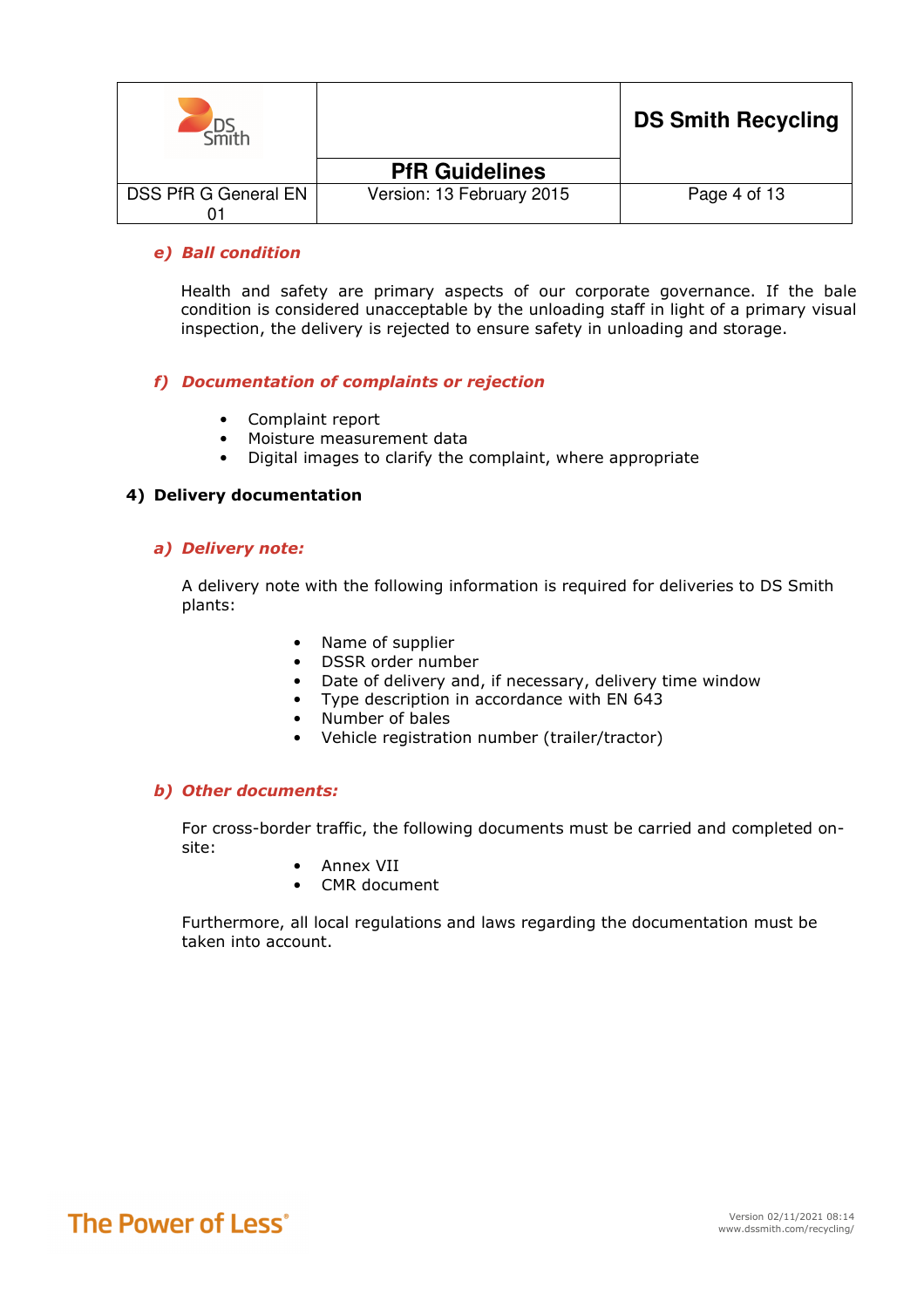|                      |                           | <b>DS Smith Recycling</b> |
|----------------------|---------------------------|---------------------------|
|                      | <b>PfR Guidelines</b>     |                           |
| DSS PfR G General EN | Version: 13 February 2015 | Page 4 of 13              |

### 5) Management systems

Management systems support us in defining our goals, and are necessary for the management and control of our processes. They are thus vital to the successful achievement of goals.

We document our performance and our quality standards for our business partners on the basis of our management systems.

For recovered paper suppliers, the foundation of their actions and quality standards must also be supported by evidence such as:

- Certified waste management company
- ISO 9001 : 2000
- EMAS
- In-house, documented systems.